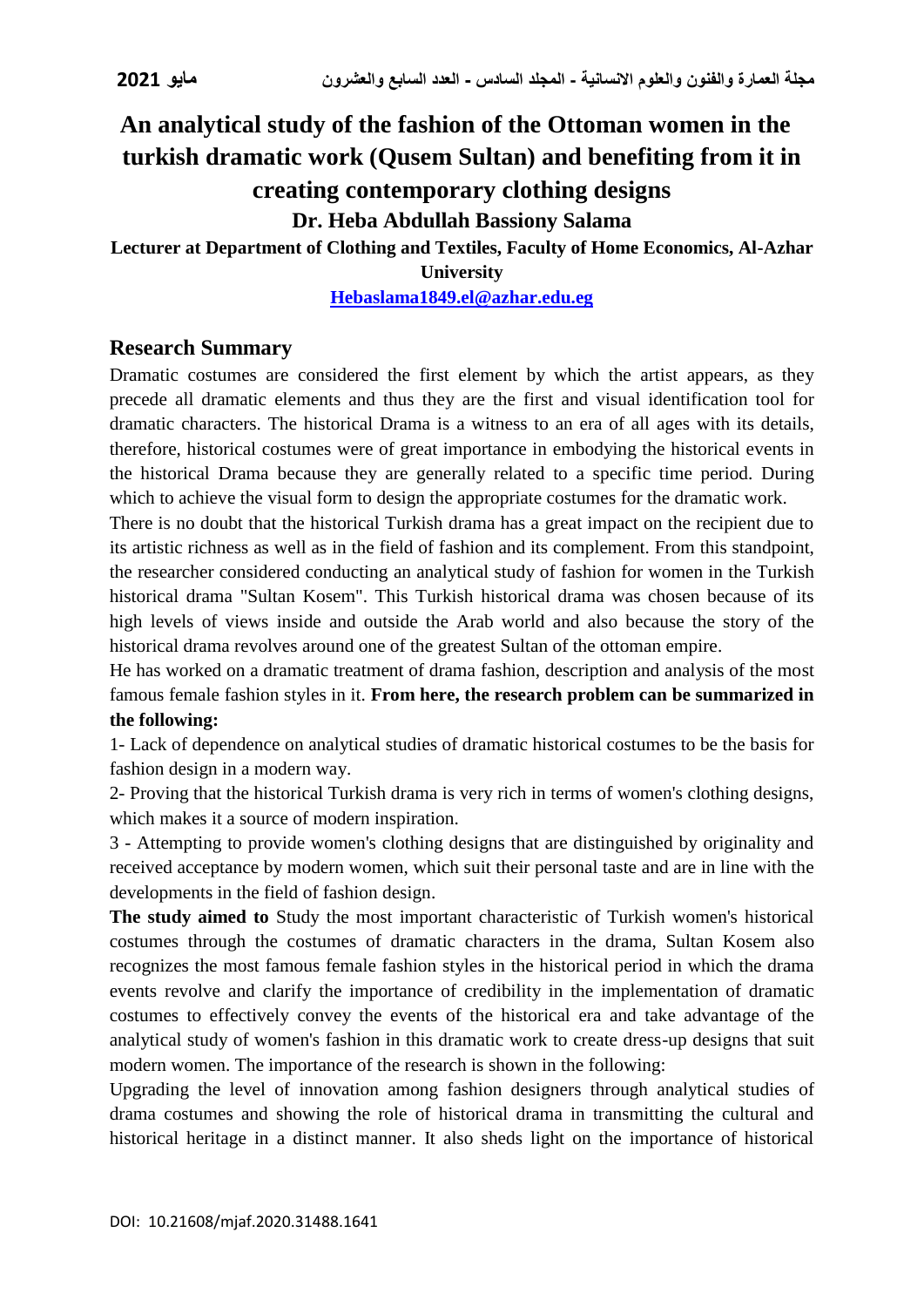drama as an inspiration for fashion designers to quote from them in a modern way, also presenting a dramatic treatment of women's fashion in the drama.

**Research Methodology:** This research follows the descriptive analytical method and the applied approach.

#### **The search limits:**

Objective limits: an analytical study of fashion in Turkish historical drama, Sultan Kosem.

Time and space limits: analytical study of the historical costumes of the Ottoman women in the historical period of the dramatic work 1603-1651 in Turkey.

Age group: Creating contemporary designs based on the analytical study of fashion in the drama that is the subject of the research suitable for women from 18- 35 years' old.

### **The most important search results were as follows:**

There are statistically significant differences among the proposed designs, and all designs have obtained high responses among specialists, the design has obtained No. 1 rank, with the highest responses, because the design is coping with the general taste and is characterized by being modern, it can also be worn with different categories of women and can be implemented easily and with more than one raw material. As for design number 17, it got the least response, because the design cannot be worn by many categories, also, its implementation requires high skill and consumes a large amount of raw materials, which makes it expensive. All designs were marked as being modern and bear the Ottoman Turkish character, as the study results also proved that the historical Turkish drama is distinguished by its artistic richness in terms of clothing designs, materials, and accessories.

The analytical study of women's fashion in the drama in question has given distinct results to be the basis for proposing contemporary clothing designs. Indeed, a group of contemporary fashion designs, numbering 18 designs.

All designs obtained high mathematical averages, which indicates their acceptance as innovative design ideas and bear the spirit of the era quoted from it.

# **Recommendations**

1- Carrying out more research and studies in the field of drama fashion analysis.

2- Attention to studying historical fashion and quoting it in a modern way.

3- Attempts to find creative solutions in the field of fashion design through historical drama.

4- Urging to taste different arts, especially the art of fashion design, which has historical origins.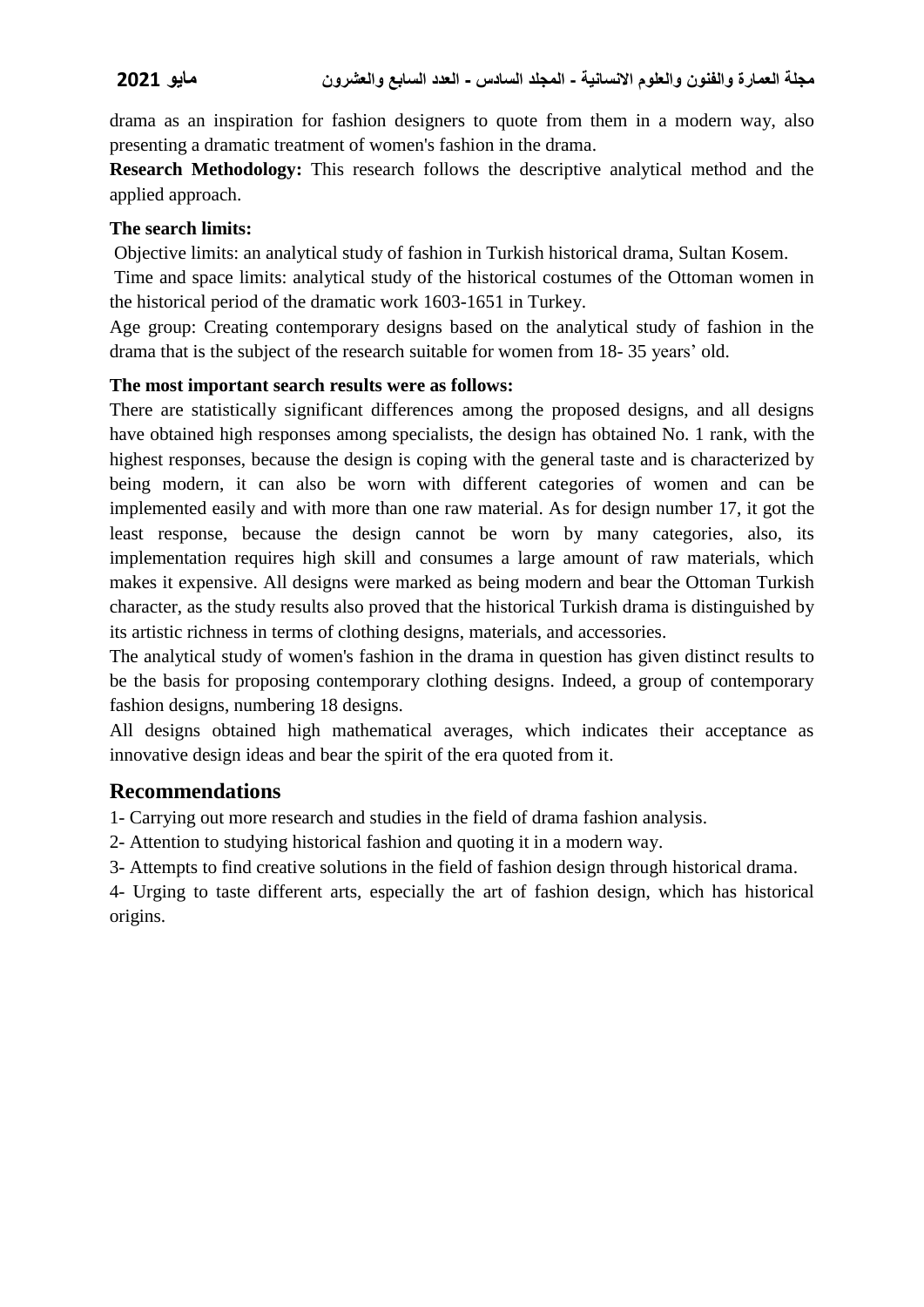

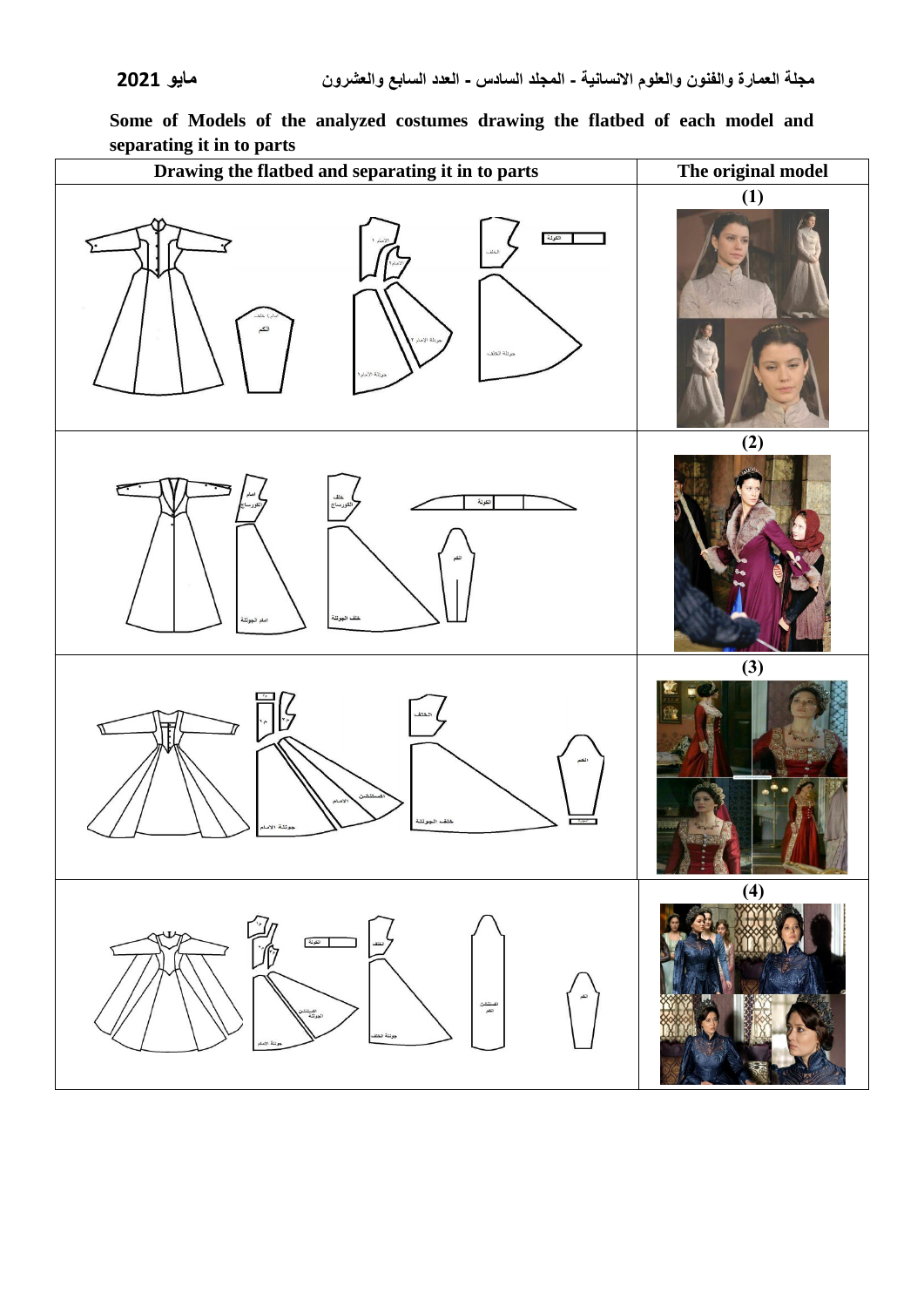**Some of the modern women's clothing designs that are innovative in research and the source of the quotation**